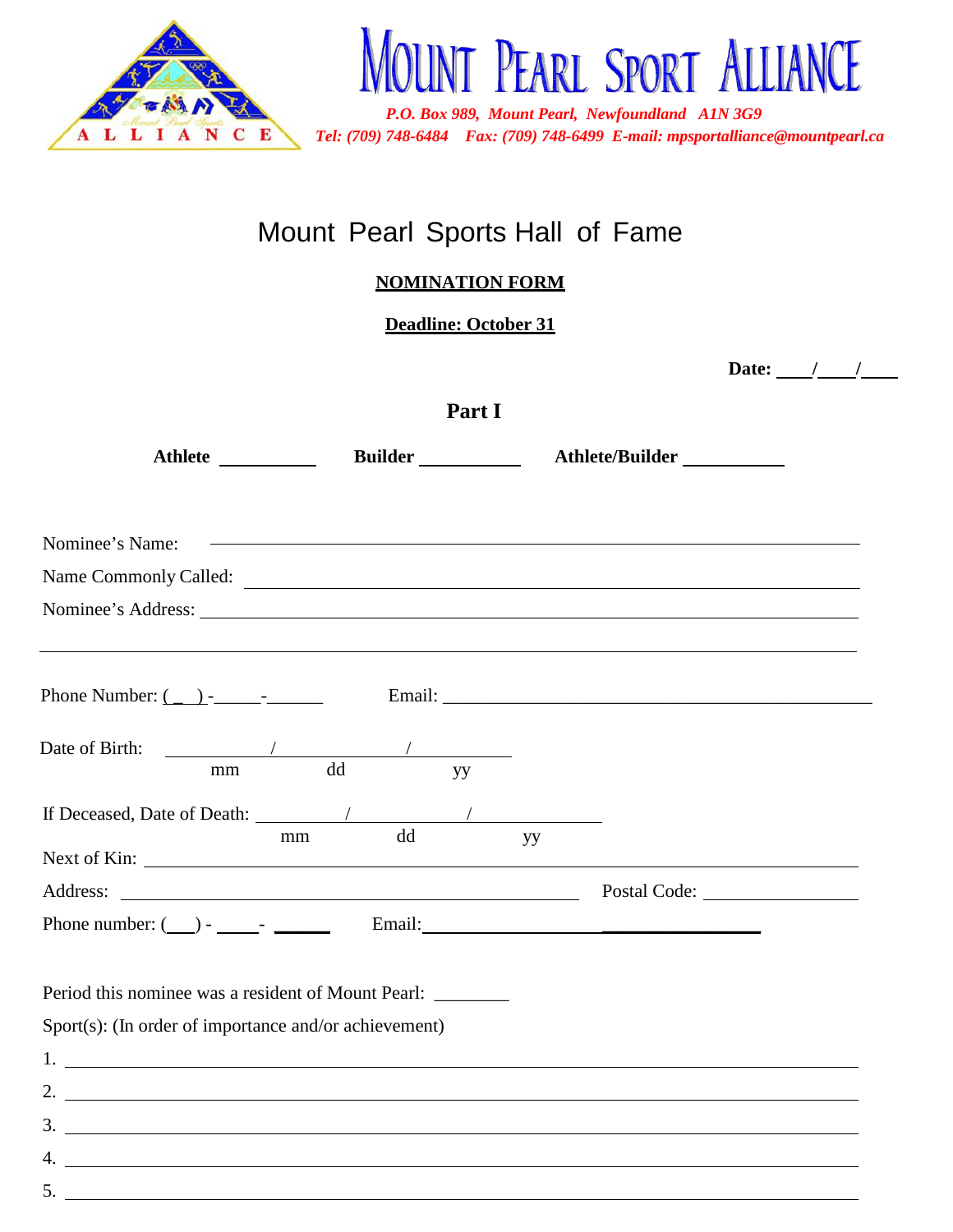| Phone Number: $(\_\_\_\_\$ - $\_\_\_\_\$ |  |
|------------------------------------------|--|
| Date of Nomination: $\angle$             |  |
|                                          |  |
|                                          |  |

If the nomination is on behalf of a nominating organization, name it here:

### **Attachments:**

\_\_\_\_\_\_\_\_\_\_\_\_\_\_\_\_\_\_\_\_\_\_\_\_\_\_\_\_\_\_\_\_\_\_\_\_\_\_\_\_\_\_\_\_\_\_\_\_\_\_\_\_\_\_\_\_\_\_\_\_\_\_\_\_\_\_\_\_\_\_\_

Part **II:** Athlete Nomination

**Part III:** Builder Nomination

#### **For Athlete Builder:** use both Part II **AND** Part III

Part IV: intended for the Nominator to summarize any points that they think is important to this nomination.

Part V: additional space for more writing on Part II and/or Part III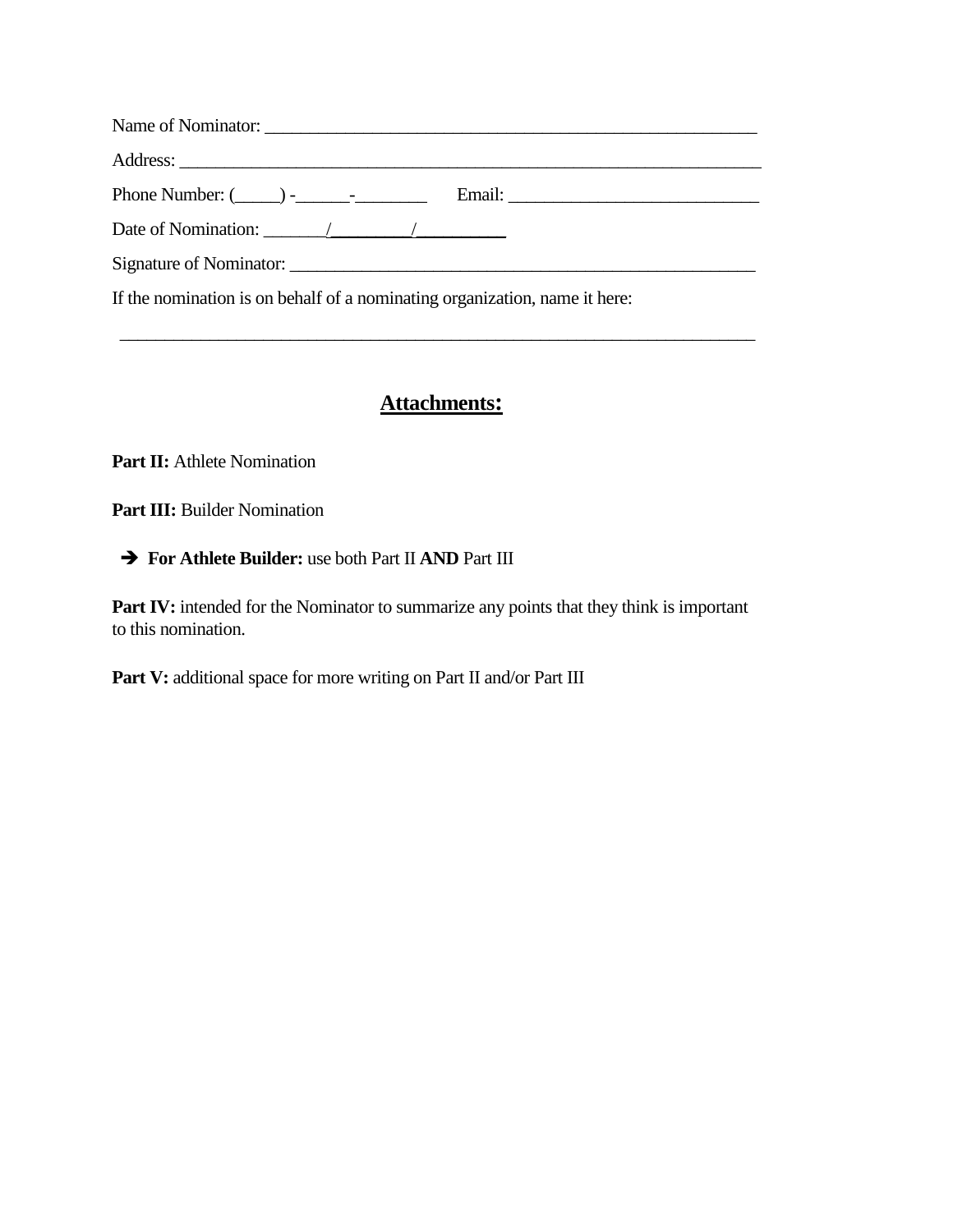# **Part II**

 List details of the nominee's competitive career as an athlete, including names of teams (if applicable), championships attained, medals won, records and awards achieved (e.g. Most Valuable Player; All-Star selection, etc.). Complete under the headings: International Competition (Olympics, etc.); National Competition (Canada); Provincial Competition (Newfoundland & Labrador). In each case list in chronological order, beginning with most recent years.

(For Athlete/Builder nominees, use this section for your "Athlete" content)

## **International Competition (Athlete):**

\_\_\_\_\_\_\_\_\_\_\_\_\_\_\_\_\_\_\_\_\_\_\_\_\_\_\_\_\_\_\_\_\_\_\_\_\_\_\_\_\_\_\_\_\_\_\_\_\_\_\_\_\_\_\_\_\_\_\_\_\_\_\_\_\_\_

\_\_\_\_\_\_\_\_\_\_\_\_\_\_\_\_\_\_\_\_\_\_\_\_\_\_\_\_\_\_\_\_\_\_\_\_\_\_\_\_\_\_\_\_\_\_\_\_\_\_\_\_\_\_\_\_\_\_\_\_\_\_\_\_\_\_

\_\_\_\_\_\_\_\_\_\_\_\_\_\_\_\_\_\_\_\_\_\_\_\_\_\_\_\_\_\_\_\_\_\_\_\_\_\_\_\_\_\_\_\_\_\_\_\_\_\_\_\_\_\_\_\_\_\_\_\_\_\_\_\_\_\_

\_\_\_\_\_\_\_\_\_\_\_\_\_\_\_\_\_\_\_\_\_\_\_\_\_\_\_\_\_\_\_\_\_\_\_\_\_\_\_\_\_\_\_\_\_\_\_\_\_\_\_\_\_\_\_\_\_\_\_\_\_\_\_\_\_\_

\_\_\_\_\_\_\_\_\_\_\_\_\_\_\_\_\_\_\_\_\_\_\_\_\_\_\_\_\_\_\_\_\_\_\_\_\_\_\_\_\_\_\_\_\_\_\_\_\_\_\_\_\_\_\_\_\_\_\_\_\_\_\_\_\_\_

\_\_\_\_\_\_\_\_\_\_\_\_\_\_\_\_\_\_\_\_\_\_\_\_\_\_\_\_\_\_\_\_\_\_\_\_\_\_\_\_\_\_\_\_\_\_\_\_\_\_\_\_\_\_\_\_\_\_\_\_\_\_\_\_\_\_

\_\_\_\_\_\_\_\_\_\_\_\_\_\_\_\_\_\_\_\_\_\_\_\_\_\_\_\_\_\_\_\_\_\_\_\_\_\_\_\_\_\_\_\_\_\_\_\_\_\_\_\_\_\_\_\_\_\_\_\_\_\_\_\_\_\_

\_\_\_\_\_\_\_\_\_\_\_\_\_\_\_\_\_\_\_\_\_\_\_\_\_\_\_\_\_\_\_\_\_\_\_\_\_\_\_\_\_\_\_\_\_\_\_\_\_\_\_\_\_\_\_\_\_\_\_\_\_\_\_\_\_\_

### **National Competition (Athlete):**

\_\_\_\_\_\_\_\_\_\_\_\_\_\_\_\_\_\_\_\_\_\_\_\_\_\_\_\_\_\_\_\_\_\_\_\_\_\_\_\_\_\_\_\_\_\_\_\_\_\_\_\_\_\_\_\_\_\_\_\_\_\_\_\_\_\_

\_\_\_\_\_\_\_\_\_\_\_\_\_\_\_\_\_\_\_\_\_\_\_\_\_\_\_\_\_\_\_\_\_\_\_\_\_\_\_\_\_\_\_\_\_\_\_\_\_\_\_\_\_\_\_\_\_\_\_\_\_\_\_\_\_\_

\_\_\_\_\_\_\_\_\_\_\_\_\_\_\_\_\_\_\_\_\_\_\_\_\_\_\_\_\_\_\_\_\_\_\_\_\_\_\_\_\_\_\_\_\_\_\_\_\_\_\_\_\_\_\_\_\_\_\_\_\_\_\_\_\_\_

\_\_\_\_\_\_\_\_\_\_\_\_\_\_\_\_\_\_\_\_\_\_\_\_\_\_\_\_\_\_\_\_\_\_\_\_\_\_\_\_\_\_\_\_\_\_\_\_\_\_\_\_\_\_\_\_\_\_\_\_\_\_\_\_\_\_

\_\_\_\_\_\_\_\_\_\_\_\_\_\_\_\_\_\_\_\_\_\_\_\_\_\_\_\_\_\_\_\_\_\_\_\_\_\_\_\_\_\_\_\_\_\_\_\_\_\_\_\_\_\_\_\_\_\_\_\_\_\_\_\_\_\_

\_\_\_\_\_\_\_\_\_\_\_\_\_\_\_\_\_\_\_\_\_\_\_\_\_\_\_\_\_\_\_\_\_\_\_\_\_\_\_\_\_\_\_\_\_\_\_\_\_\_\_\_\_\_\_\_\_\_\_\_\_\_\_\_\_\_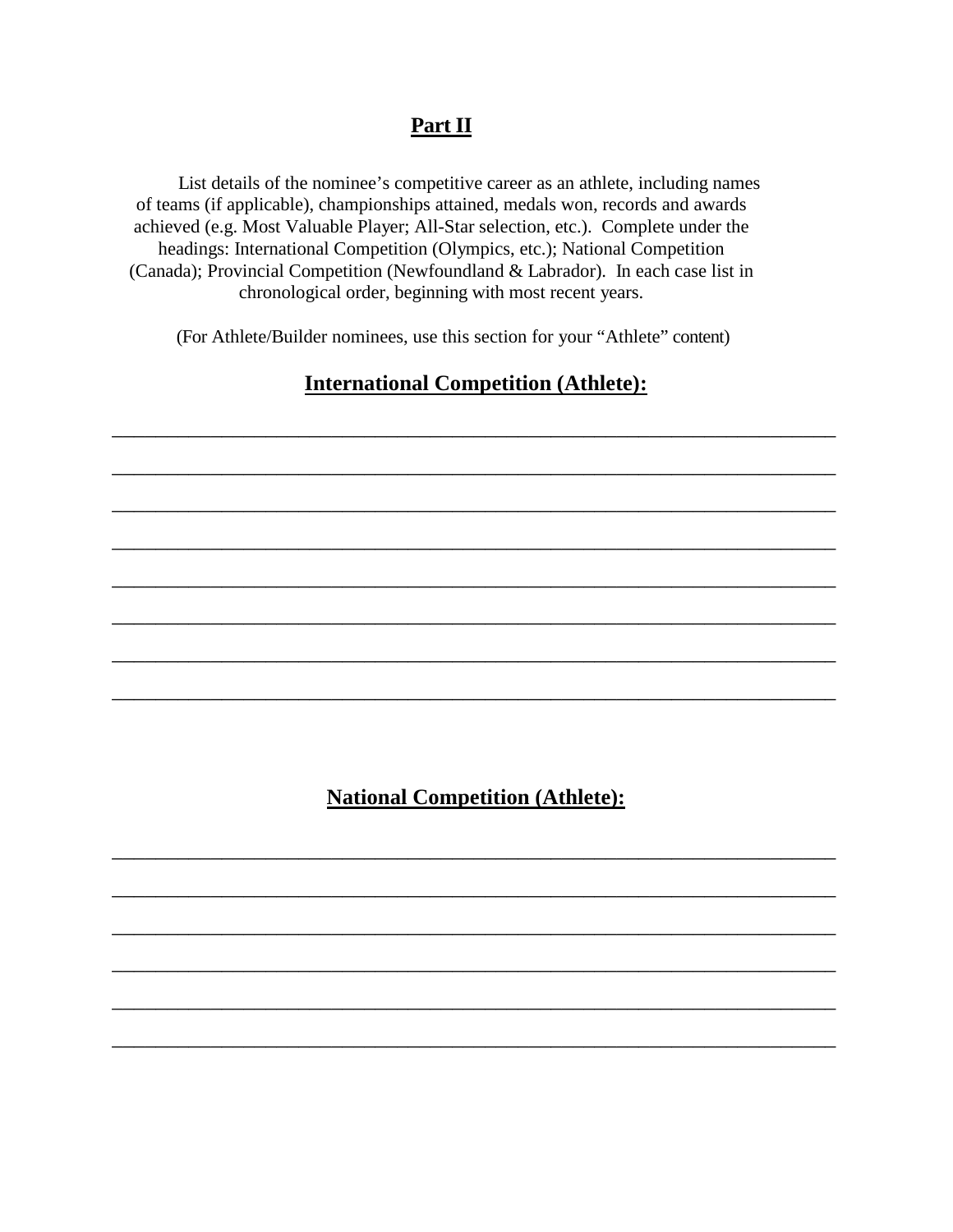**Provincial Competition (Athlete):** 



(additional space found in Section V)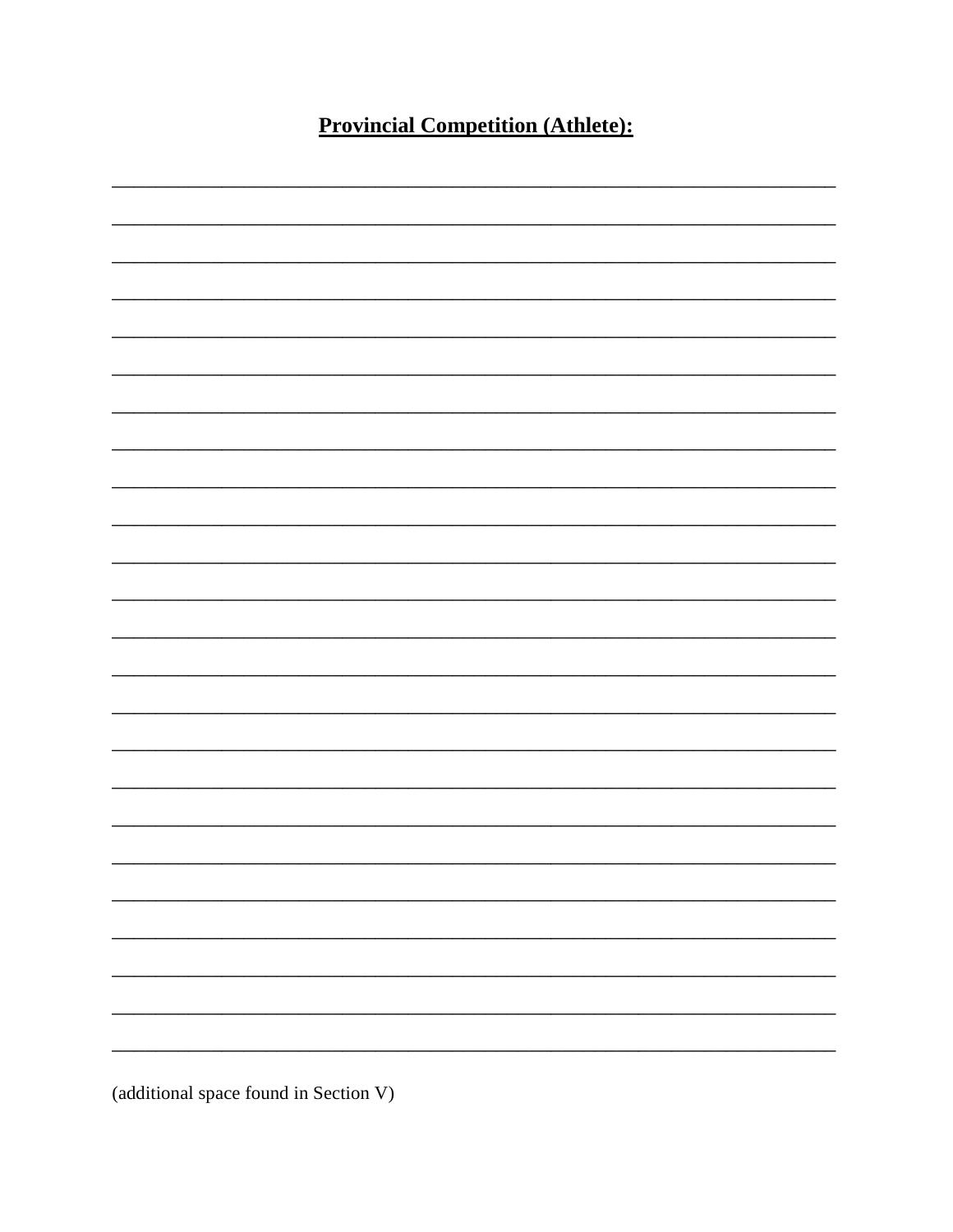## Part III

List details of Nominee's career as a builder, including names of organizations, positions held, duties performed, years of service, championship participation, etc. Complete under the heading International Activities; National Activities; Provincial Activities. In each case list chronological order, beginning with most recent.

(For the Athlete/Builder nominees, use this section for your "Builder" content)

#### **International Activities (Builder):**

# **National Activities (Builder):**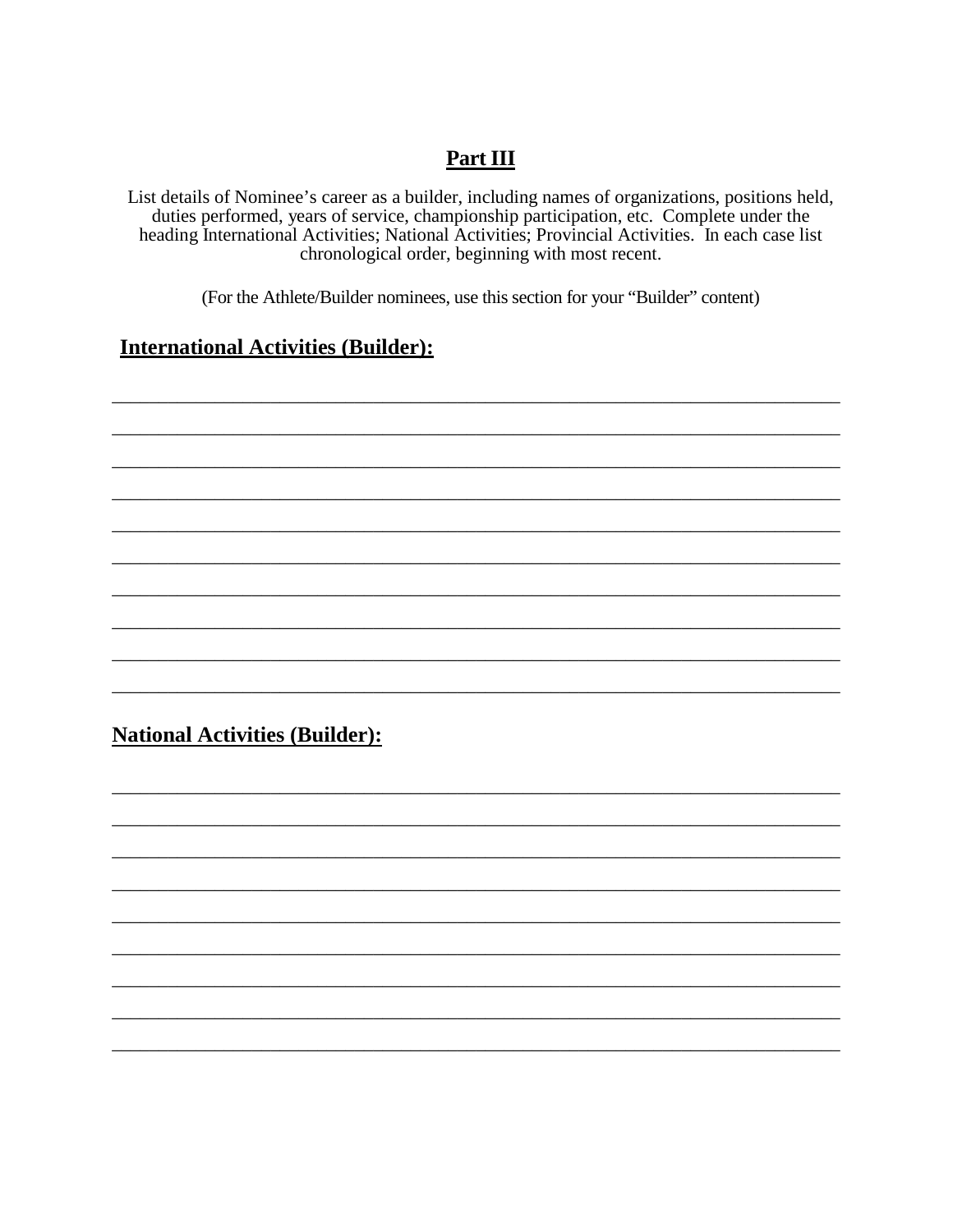**Provincial Activities (Builder):** 

(additional space found in Section V)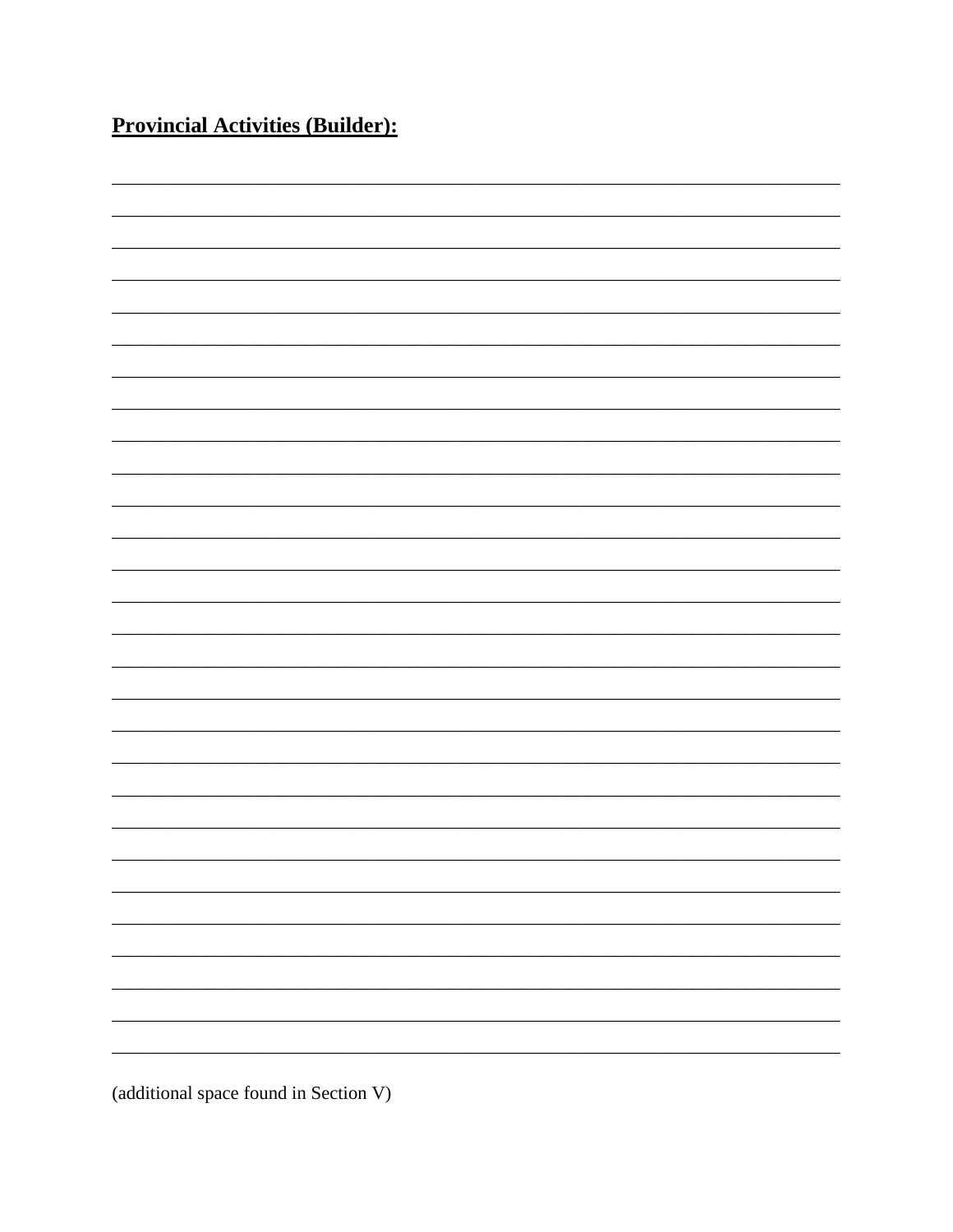# **Community Activities (Builder):**

# Part IV

#### **Additional Information**

Under this section, you may (if you wish) elaborate on information given under Parts II and/or III in support of why this nominee should be elected to the Mount Pearl Sports Hall of Fame.